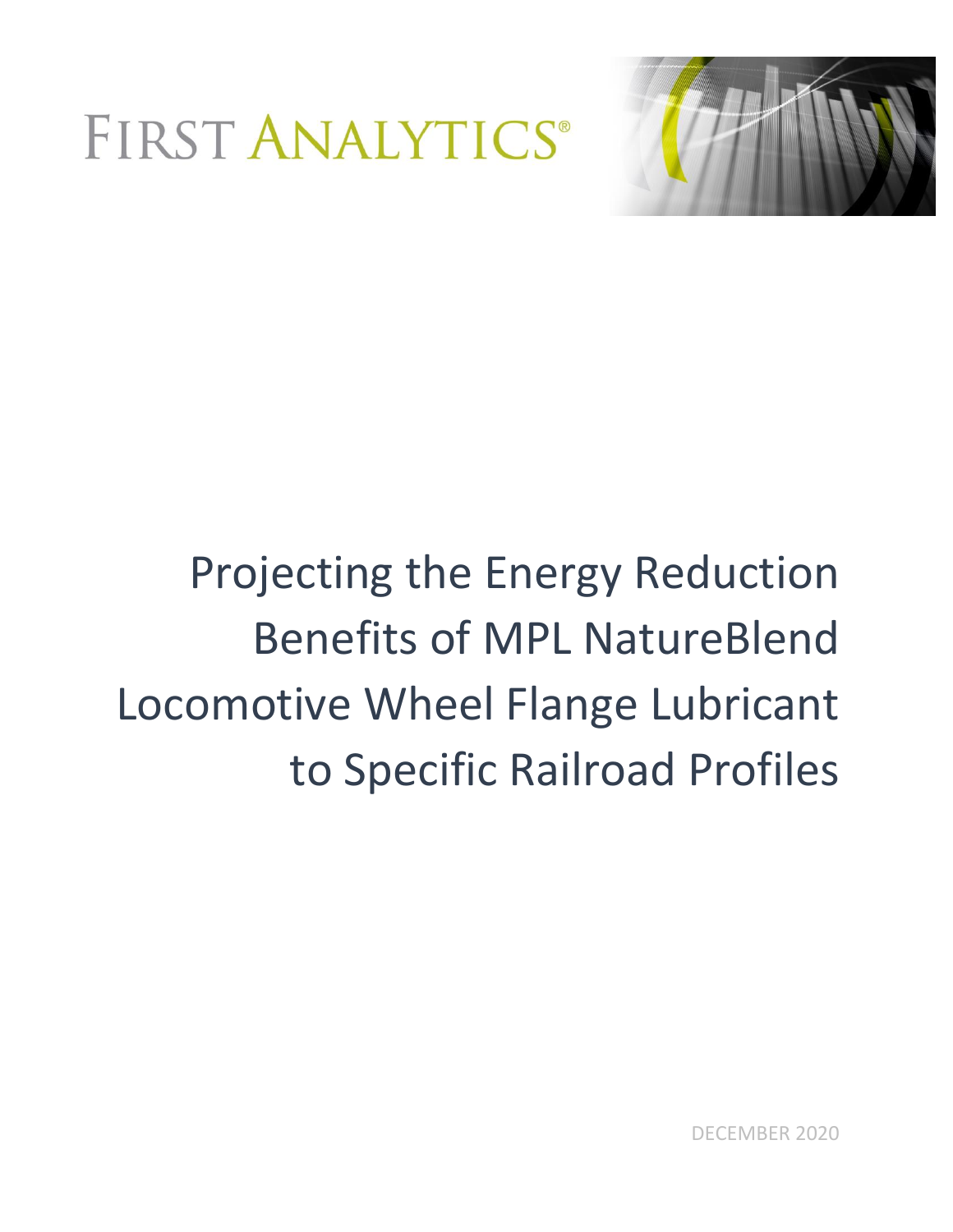#### Contents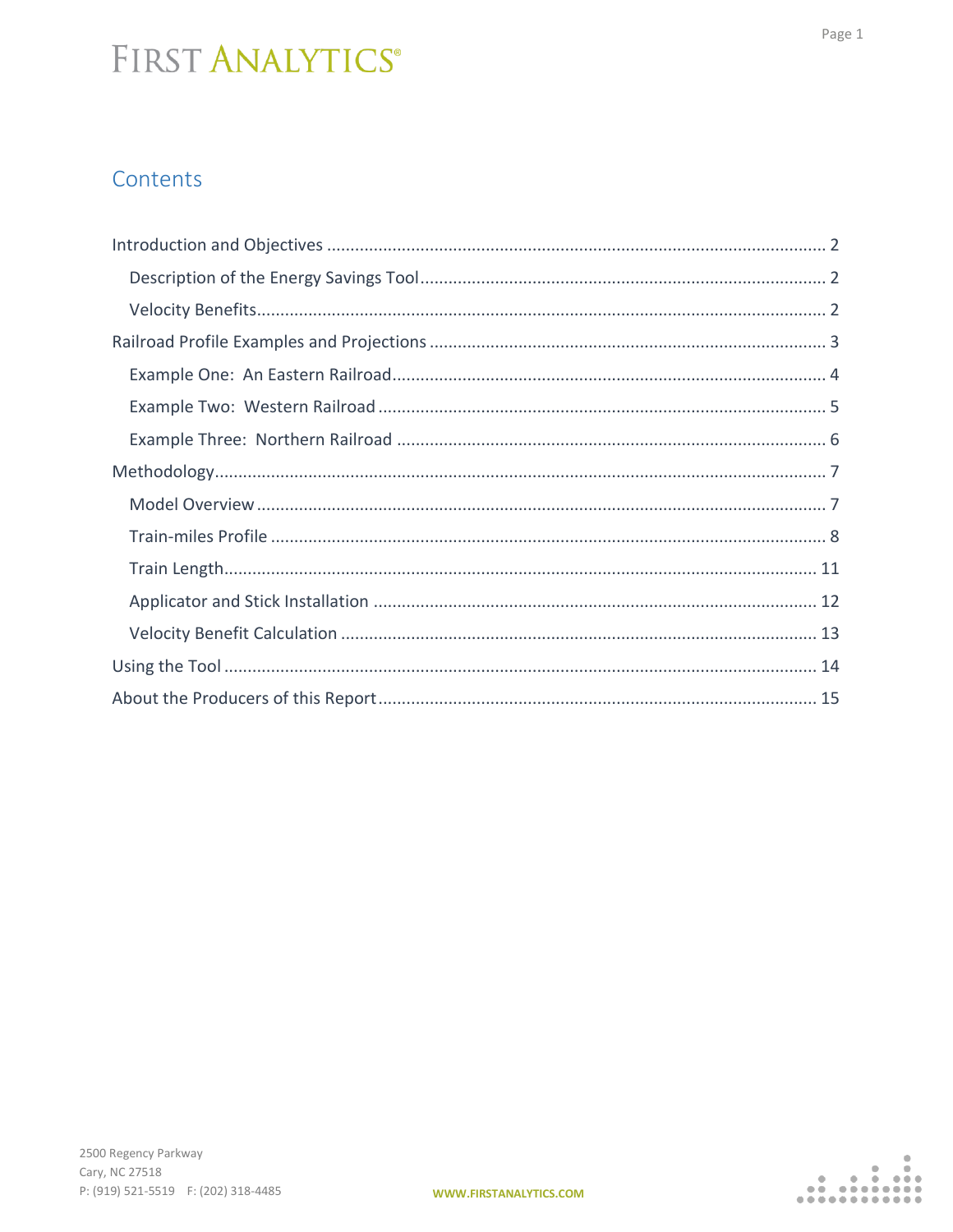# <span id="page-2-0"></span>Introduction and Objectives

This report is an addendum building upon a previous study entitled "Analysis of the Energy Reduction Benefits of MPL NatureBlend™ Locomotive Wheel Flange Lubricant." That study was specific to the results at TTCI. This report documents a model and tool which has been developed to project TTCI results to a sample profile for a specific railroad.

Tests conducted at TTCI are undertaken with tight controls. However, "real world" conditions are different than the TTCI environment. It is common to characterize TTCI tests as being somewhat optimistic, due to attributes that do not necessarily reflect a railroad's network and train profile. This model quantifies some of those attributes with the objective of projecting from the TTCI data to specific scenarios of interest to a railroad.

#### <span id="page-2-1"></span>Description of the Energy Savings Tool

The model is a calculation engine with several modules reflecting various aspects of the projection factors. In some cases, the equations were derived from fitted curves (curve fitting regressions) with the TTCI data. In other cases, the calculation logic is simpler (e.g. multiplication factors), however, these factors have been derived from, or supported with the TTCI data.

The attributes, and therefore, the inputs to the model are:

- Train-miles a reflection of the railroad's network, weighted by train traffic:
	- o Grade profile: uphill versus flat versus downhill
	- o Tangent versus curve profile
- Train length
- The installation prevalence of NatureBlend<sup>TM</sup> applicators and sticks.

The *methodology* section of this report provides details about the tool and its inputs.

#### <span id="page-2-2"></span>Velocity Benefits

Apart from the energy savings, which is the main purpose of this tool, ancillary velocity benefits of NatureBlend<sup>TM</sup> are recognized. By using NatureBlend<sup>TM</sup>, trains realize the most energy savings in the midrange of throttle positions, due to the reduction of the coefficient of friction. We have seen that there is a small velocity benefit for trains operating in T8 in addition to energy savings, so a separate calculator was developed to estimate the velocity improvements. This is also described in the *methodology* section.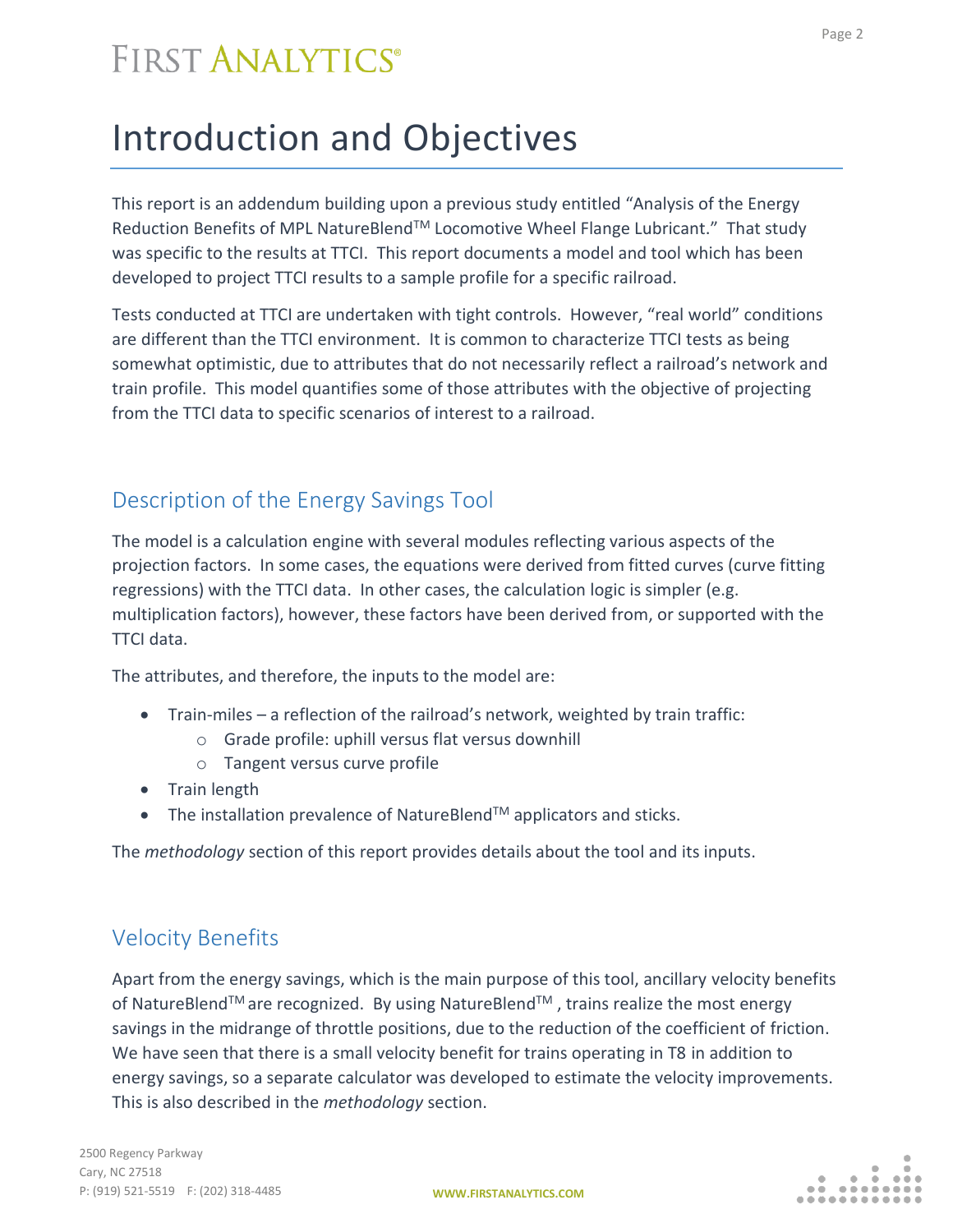# <span id="page-3-0"></span>Railroad Profile Examples and Projections

Here we provide three cases of how the inputs to the model translate to estimated savings. These examples will undoubtedly differ from a particular railroad's perspective on their specific profiles. They do not reflect a particular named railroad. The intent of this tool is for railroads to provide their own inputs to obtain estimates.

Each of the example summaries on the following pages show hypothetical values of the inputs to the tool, in each category, along with the estimated savings.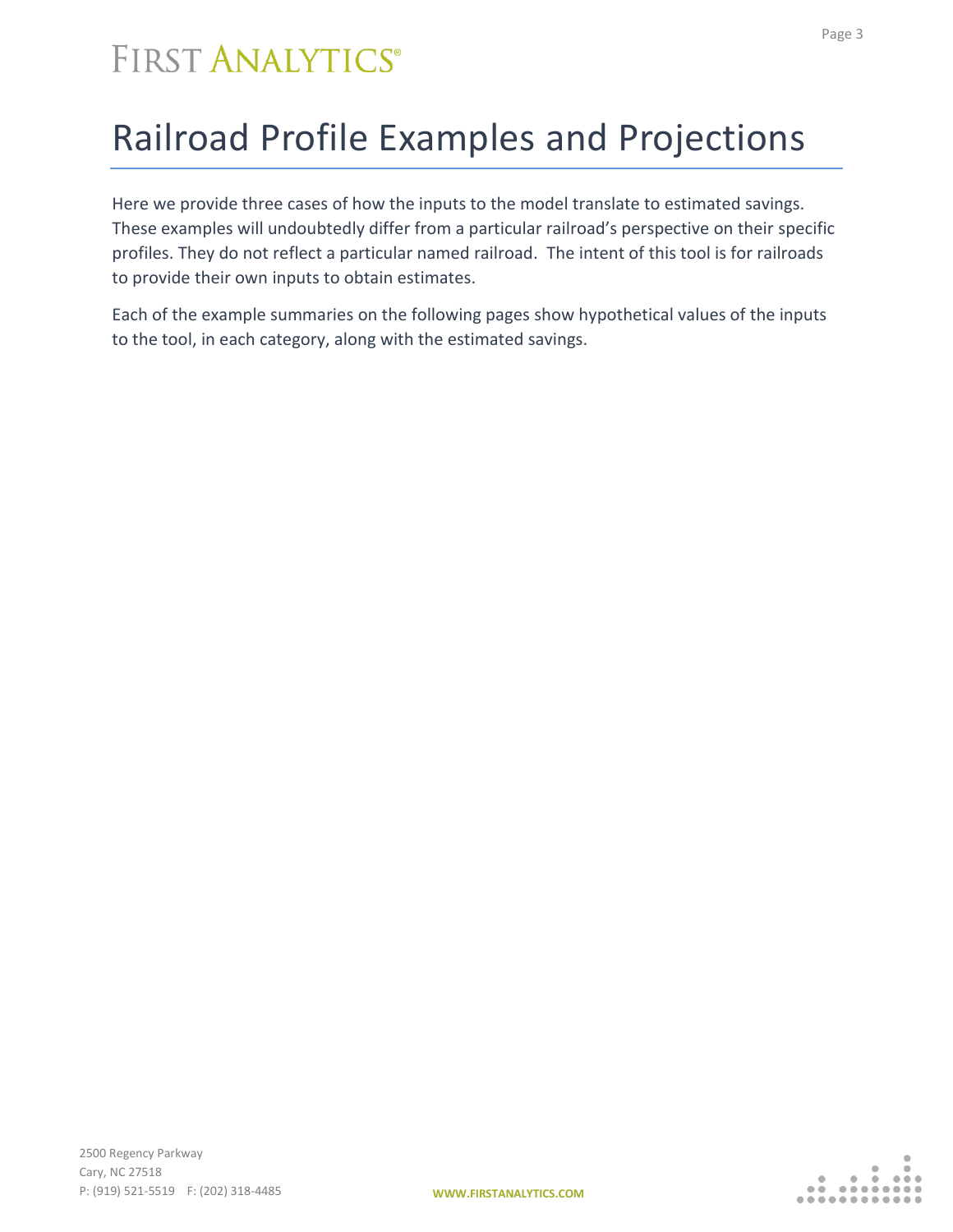#### <span id="page-4-0"></span>Example One: An Eastern Railroad

#### **Energy Savings Total % Savings Feet Equivalent Cars <sup>6800</sup> <sup>94</sup> 2.6 Velocity Benefit % Time in T8 20 % Velocity Improvement Train Length Throttle Profile 2 2 56 2 2** 0 10 20 30 40 50 60 **UPHILL FLAT DOWNHILL Grade Profile (%) 40% 60% Tangent/Curve Percentage** Curve Tangent **5 % 5% 90% Applicator and Stick Installation (%)** ■ % No applicator installed ■ % Installed with sticks ■ % Installed but no sticks **9 40 25 16 8 2 1 2 3 4 5 6 Locomotive Count % Breakout**

**% Time in Idle/DB 40 0.14**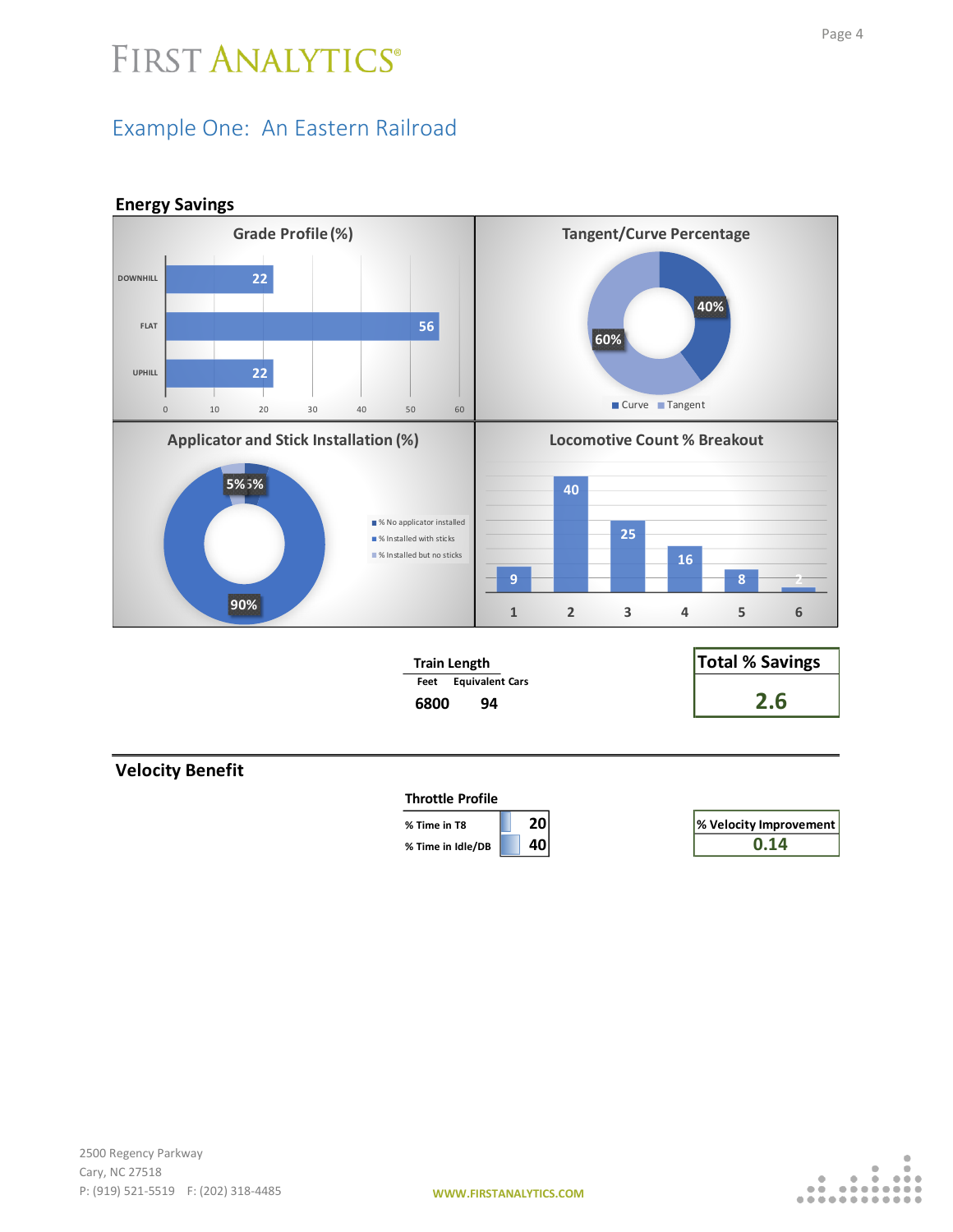#### <span id="page-5-0"></span>Example Two: Western Railroad





| % Velocity Improvement |
|------------------------|
| 0.11                   |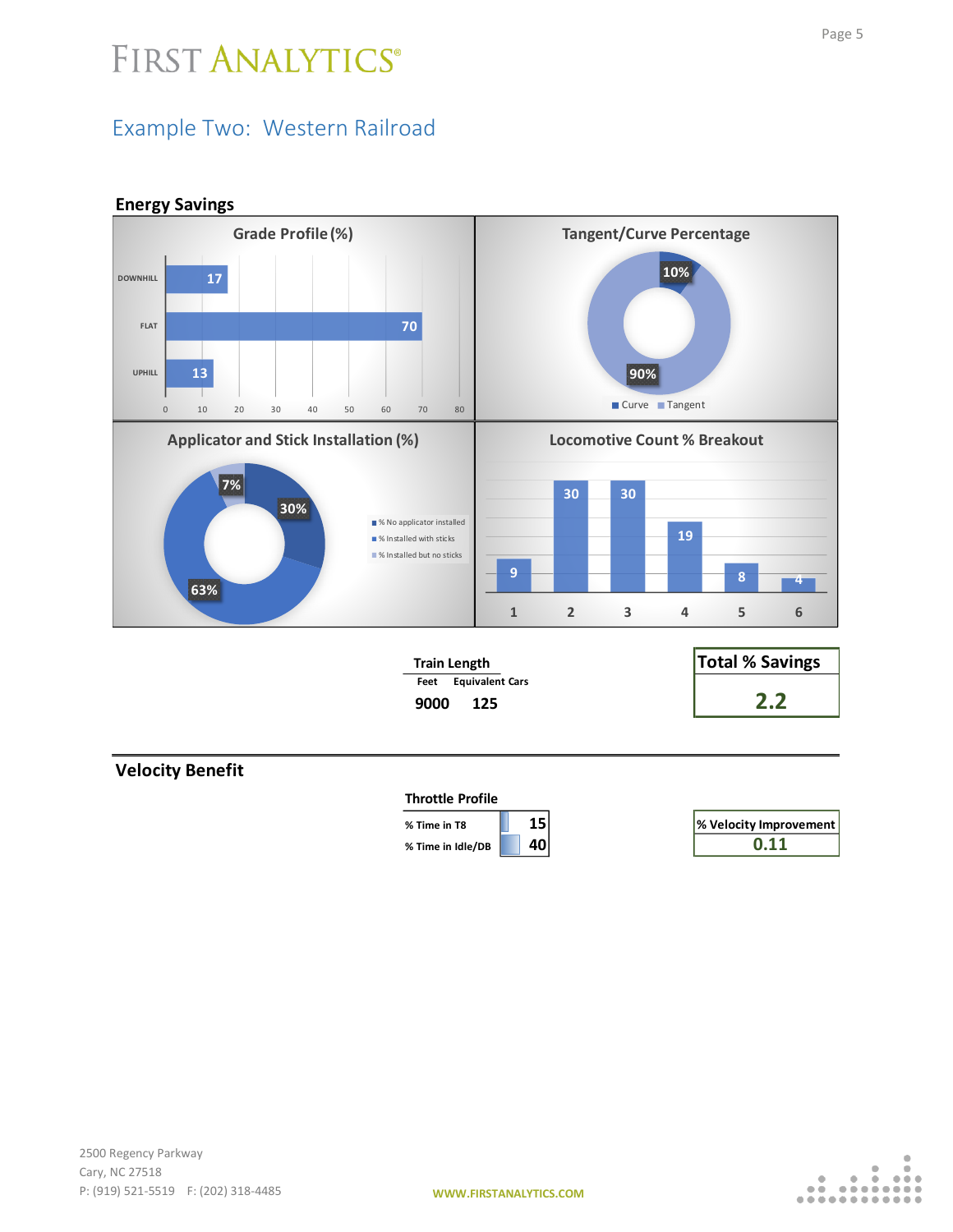#### <span id="page-6-0"></span>Example Three: Northern Railroad





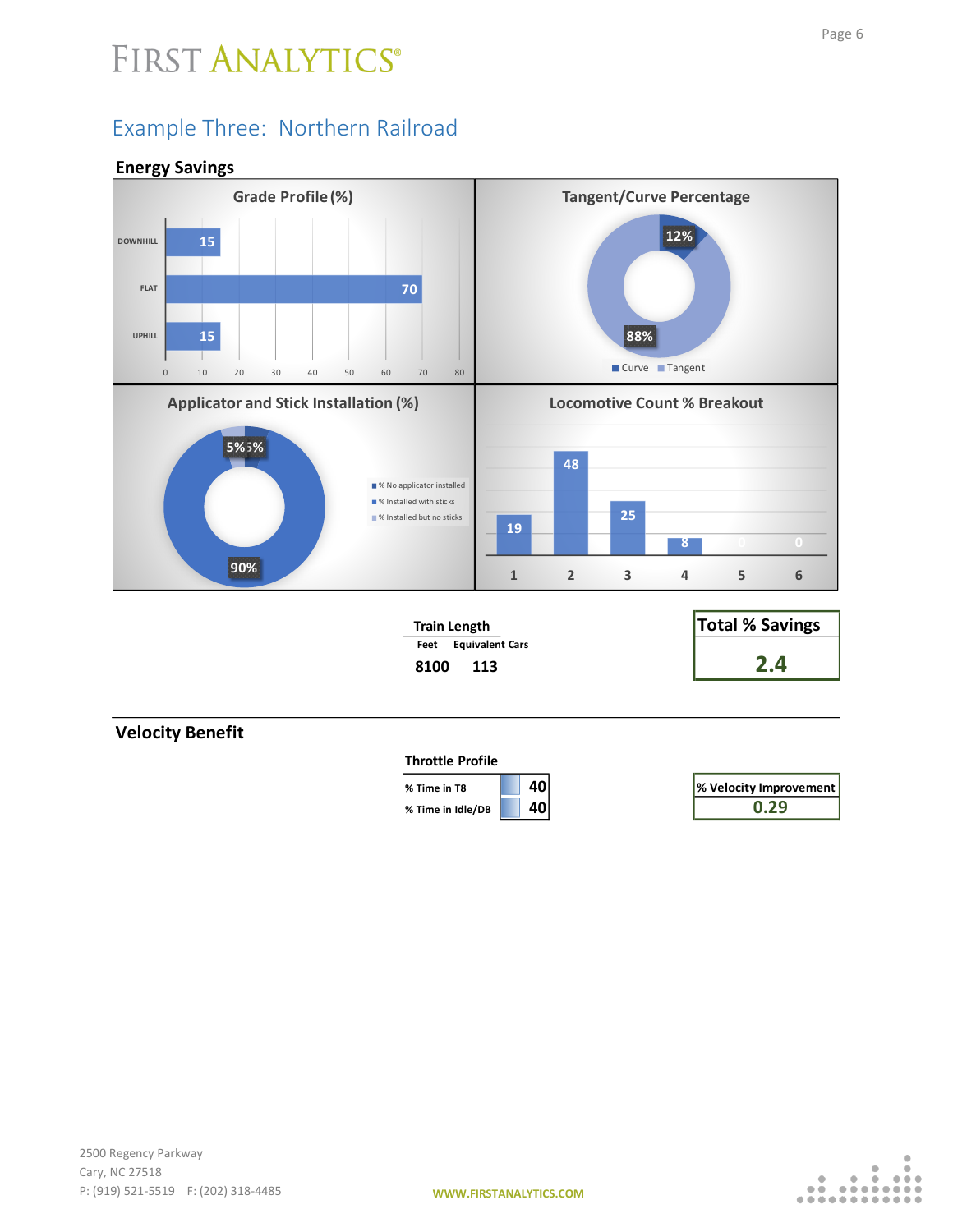# <span id="page-7-0"></span>Methodology

To best understand how this model works, one should read the original report to learn about the TTCI tests, the data, and the approach we have taken for analysis.

#### <span id="page-7-1"></span>Model Overview

Figure 1 contains a schematic of the model, showing the inputs, calculations, and outputs. The model can be considered to have modules that account for three types of projection factors: train mile profile; train length; and the installation prevalence of NatureBlend™. The sections following the schematic describe how the calculation logic for each module was derived.



*Figure 1- Model Overview*

|  | . . |
|--|-----|
|  |     |
|  |     |
|  |     |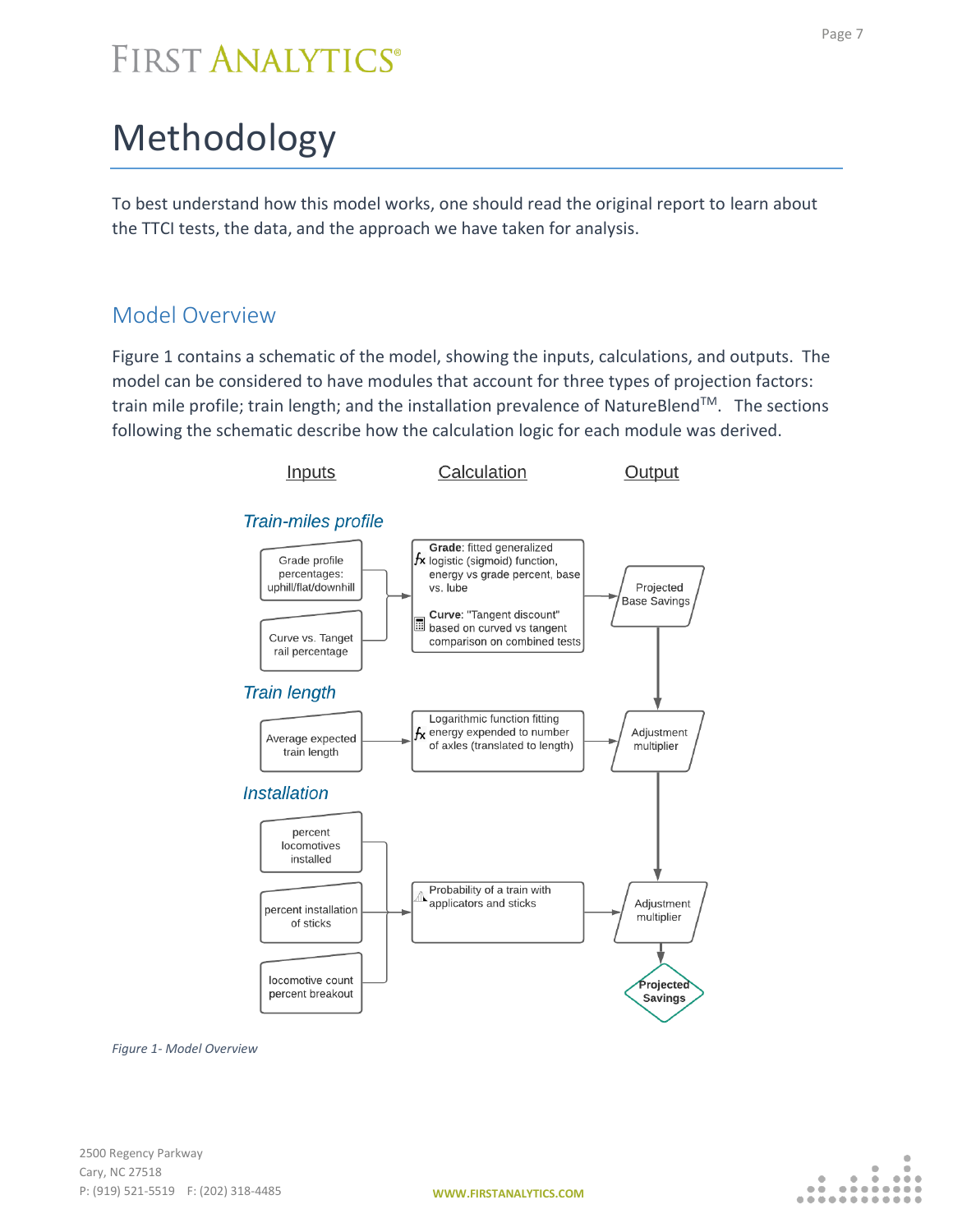#### <span id="page-8-0"></span>Train-miles Profile

The major factors in projecting TTCI results to a railroad network relate to the differences in track curvature and grade changes. The two test loops have unique profiles with respect to elevation as well as tangent versus curved rail, and these profiles are different than those seen in a typical network. In the case of curvature, the loops are, of necessity, much curvier than a typical system network.

#### Grade Profiles

Those variations in elevation and curvature is what allows us to extrapolate to other profiles. For the grade projections, the philosophy in making these extrapolations followed these principles:

- In the spirit of the original analysis, the tests should be pooled to take advantage of the larger set of information and variation in the attributes of the tests.
- We should rely on a mathematical function with parameters estimated from the data to be able to input any grade percent and produce a prediction of the difference between the lubricating and base condition.
- The function should serve to smooth out irregularities and interpolate.

Figure 2 depicts the average raw energy curves for the two tests, showing how it relates to grade percent.



*Figure 2- Energy Curves by Grade*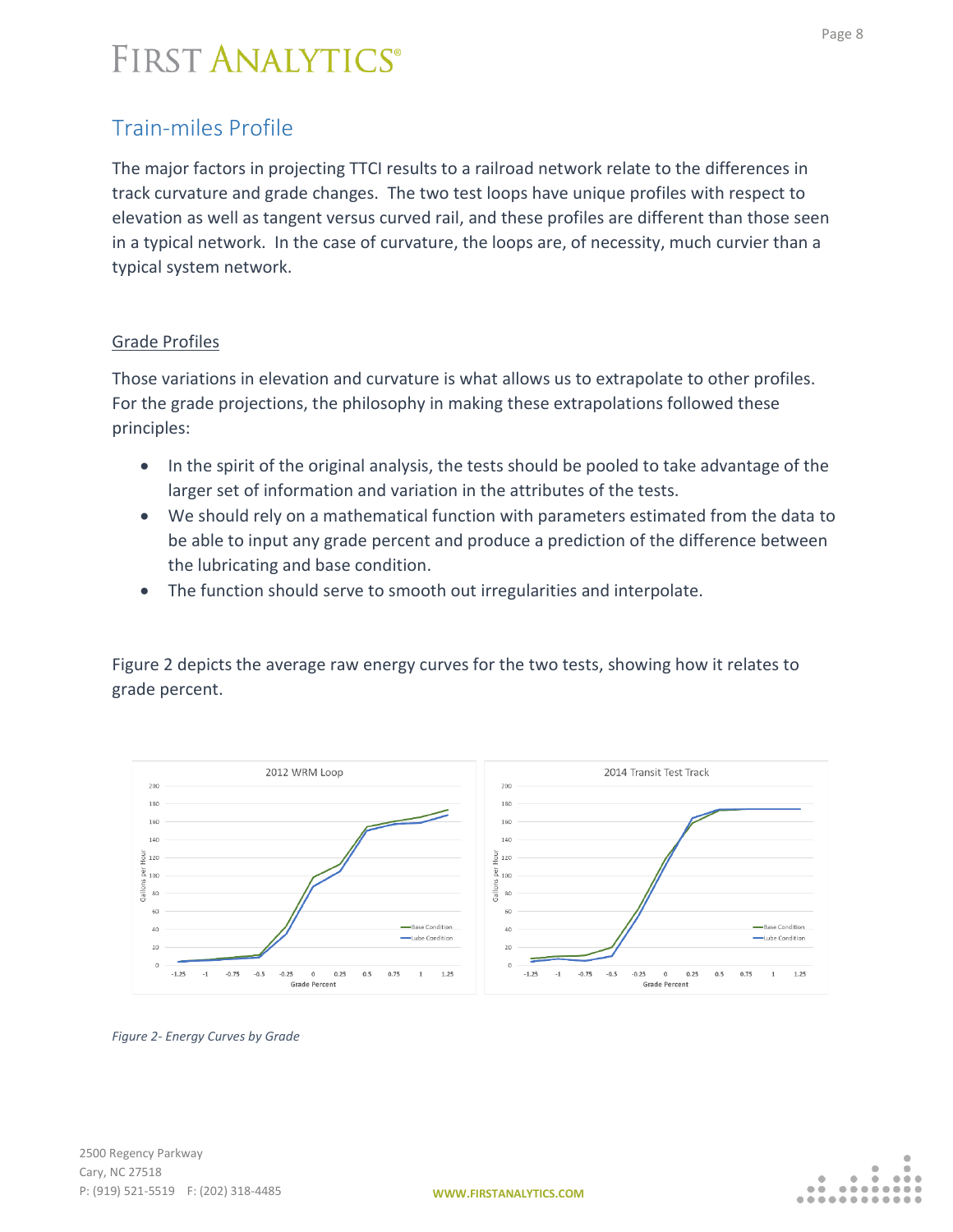An S-shape (sigmoidal) curve<sup>1</sup> was fit to the combined data and produced the smoothed shape seen in figure 3, for both base and lube conditions. The estimated values of this function are used to produce the calculations of savings.

To make the provision of inputs simple, for the proceeding examples we created three simple groupings: uphill; flat; and downhill, based on cutoff definitions of grade percent. But this model is flexible enough to define more granular breakouts of these definitions.





#### Curvature Profiles

For curvature profiles it is commonly hypothesized that the savings benefit is higher on curves, due to the flange lubrication impact on the coefficient of friction. Thus, in this particular calculation of the model, we apply a so-called "tangent discount" – the idea being that savings on tangent rail would be reduced by a percentage.

A postulated value of the tangent discount is 25%. While judgmental inputs into the model such as this can be valid, we desired to support this value with analysis.

The primary support analysis was a regression model built on the one-second measurement data (see the original report for details on this data) on electrical energy. Two of the regressors were the curvature degrees: one for base runs and the other for lube runs. This allows us to quantify the impact on energy of each degree of curvature, for each condition. There were two variations of the calculation of this discount factor based on the model parameter estimates: 18.4% and 18.1%.

As a second support point, we isolated portions of track where trains were running at T8 and classified the segments as curved or straight. Recall that at the highest throttle position (T8), the energy benefits give way to velocity benefits. We saw about an 18.2% discount factor on velocity. This value coincides nicely with the energy analysis.

 $f(grade) = \frac{L}{1+e^{-k(grade-reference grade)}}$  where L and k are estimated parameters.

<sup>&</sup>lt;sup>1</sup> Many functional forms were tested. We settled on logistic function based on best fit and simplicity.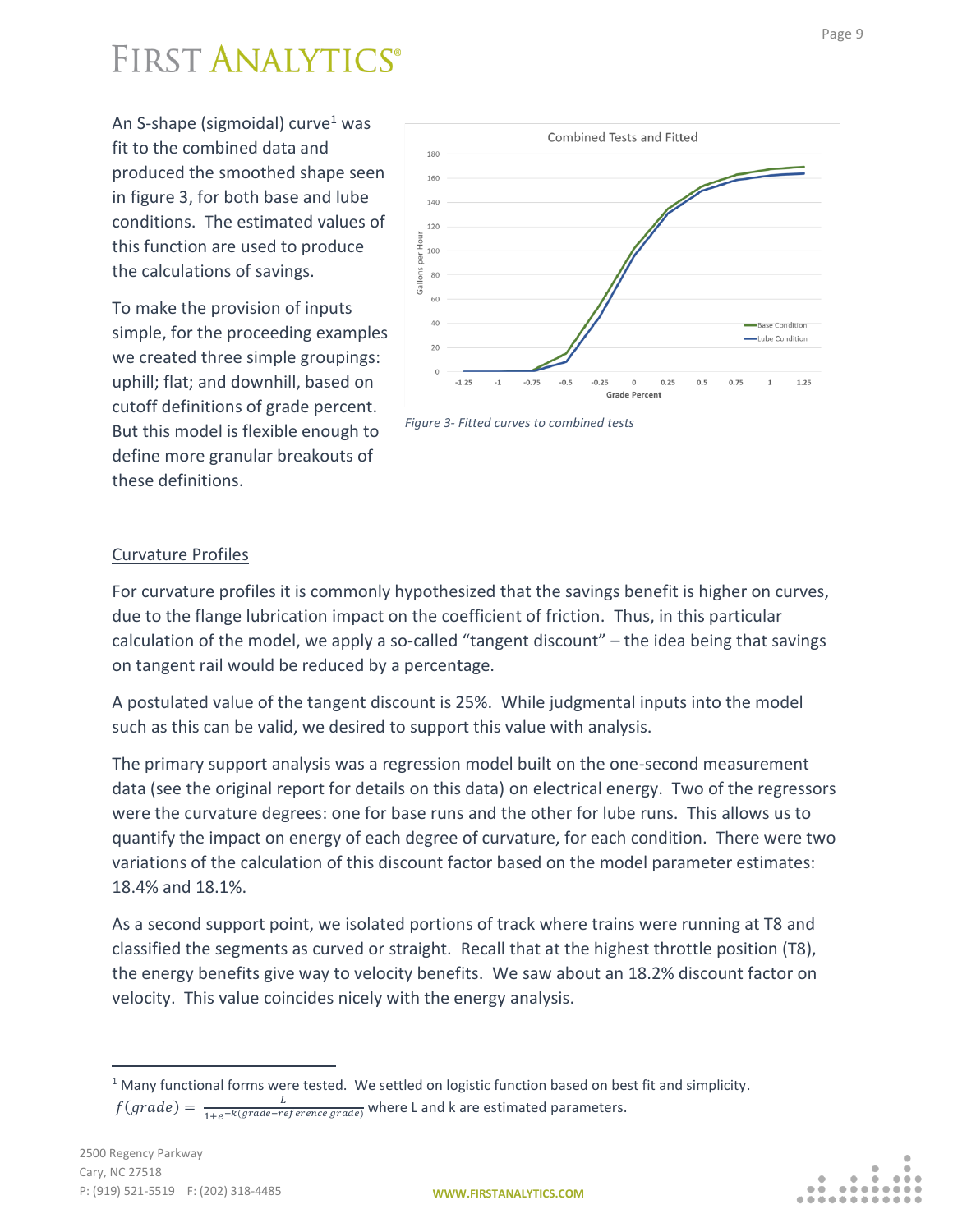We examined whether this tangent discount might differ by grade. That is, might the discount be deeper for flat rail versus uphill? We could find no evidence for this difference. Nevertheless, the calculation engine can accommodate differential discounts by grade should data be found to support it.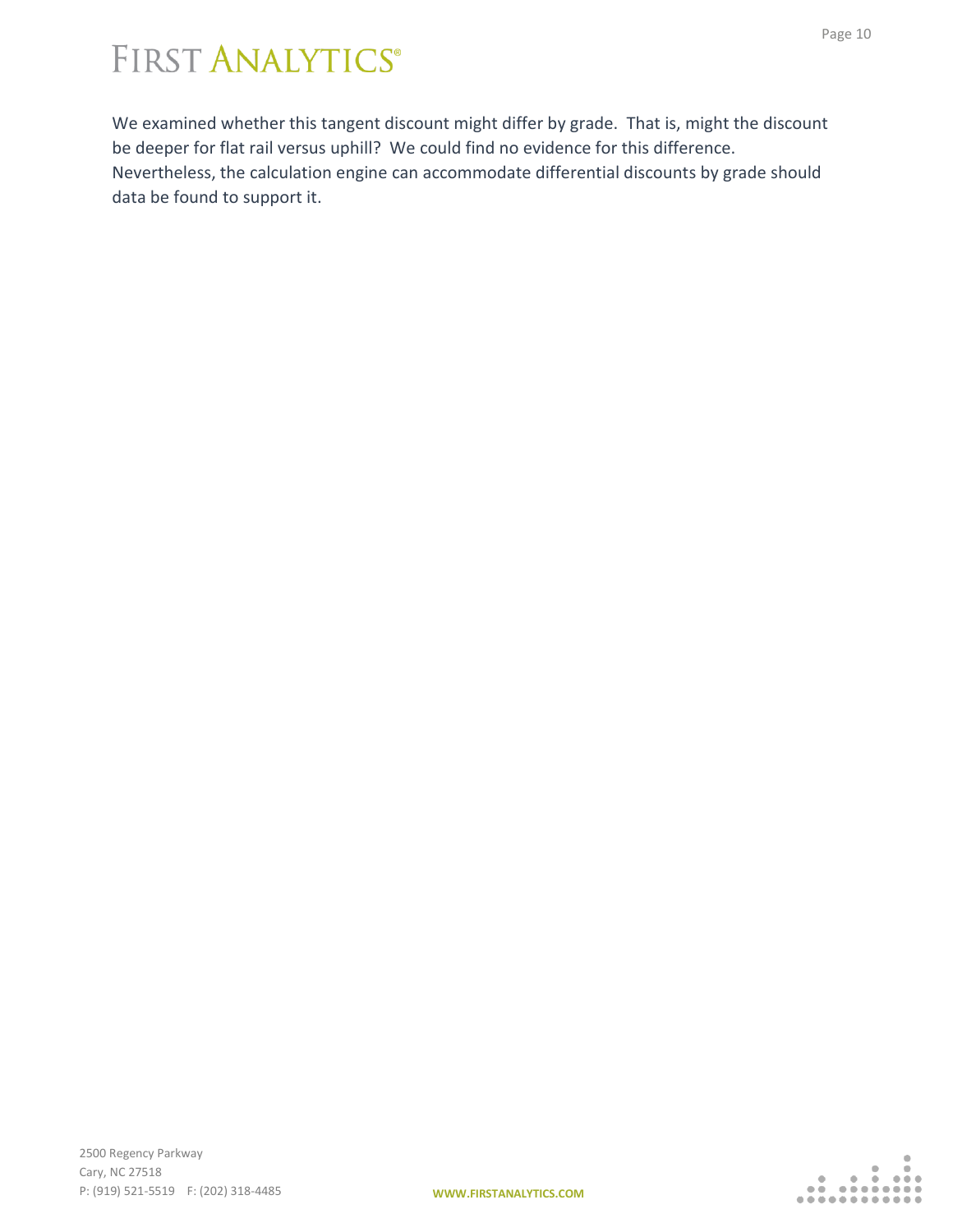#### <span id="page-11-0"></span>Train Length

Train length is another difference between the TTCI tests and trains operating on networks. Both TTCI tests ran with 30 cars (120 axles), whereas operating trains can exceed 100 cars. Our projection method extrapolates to trains of a given length by taking advantage of data produced by contrasting test circumstances: conditioning; dry; lube; and dry-down. We benefited in having two rounds of dry-down laps, one with three laps following the lubrication, and another with eight laps. This allows us to simulate train lengths of greater than 30 cars, as we treat each subsequent lap as an additional 30 cars in a "virtual train".

We computed the total energy for each lap and counted the cumulative passing axles (as a proxy for length) in this virtual train, resetting the count when lubrication would begin again. Because there is variation of electrical energy (as expected) even within a particular condition, we fitted a function to quantify the relationship between axles and energy. This function has a diminishing returns feature<sup>2</sup> and serves to smooth out variations.

Figure 4 how this function produces the relationship between train length in cars and energy savings. Savings, before applying any projection factors, for TTCI is shown as 30 cars highlighted with the red box on the axis. The curve extrapolates out to trains of increasing length.

Using an estimated mathematical function with parameter values allows us to enter any length to produce an energy estimate, which we contrast with the test train of 30



*Figure 4- Train Length and Energy Savings*

cars. There is logic to convert from feet, or number of cars, to axles as the input variable. The output is a discount factor (multiplier) which is used to adjust the base savings estimate for train length.

One cautionary note about this approach is that oftentimes functions like these do not perform well beyond the range of data upon which they were estimate. For example, using this function to estimate the retentive benefits beyond the applying train may break down.

The calculation tool allows for overriding and adjusting the fitted model parameters. Such overrides should be supported by data or experience.

 $<sup>2</sup>$  Though other functional forms had better fit, the simplicity of a natural logarithmic function had great appeal,</sup> while still fitting well.

 $f(\alpha x \le \alpha + \beta \ln(\alpha x \le \alpha))$  where  $\alpha$  and  $\beta$  are estimated parameters.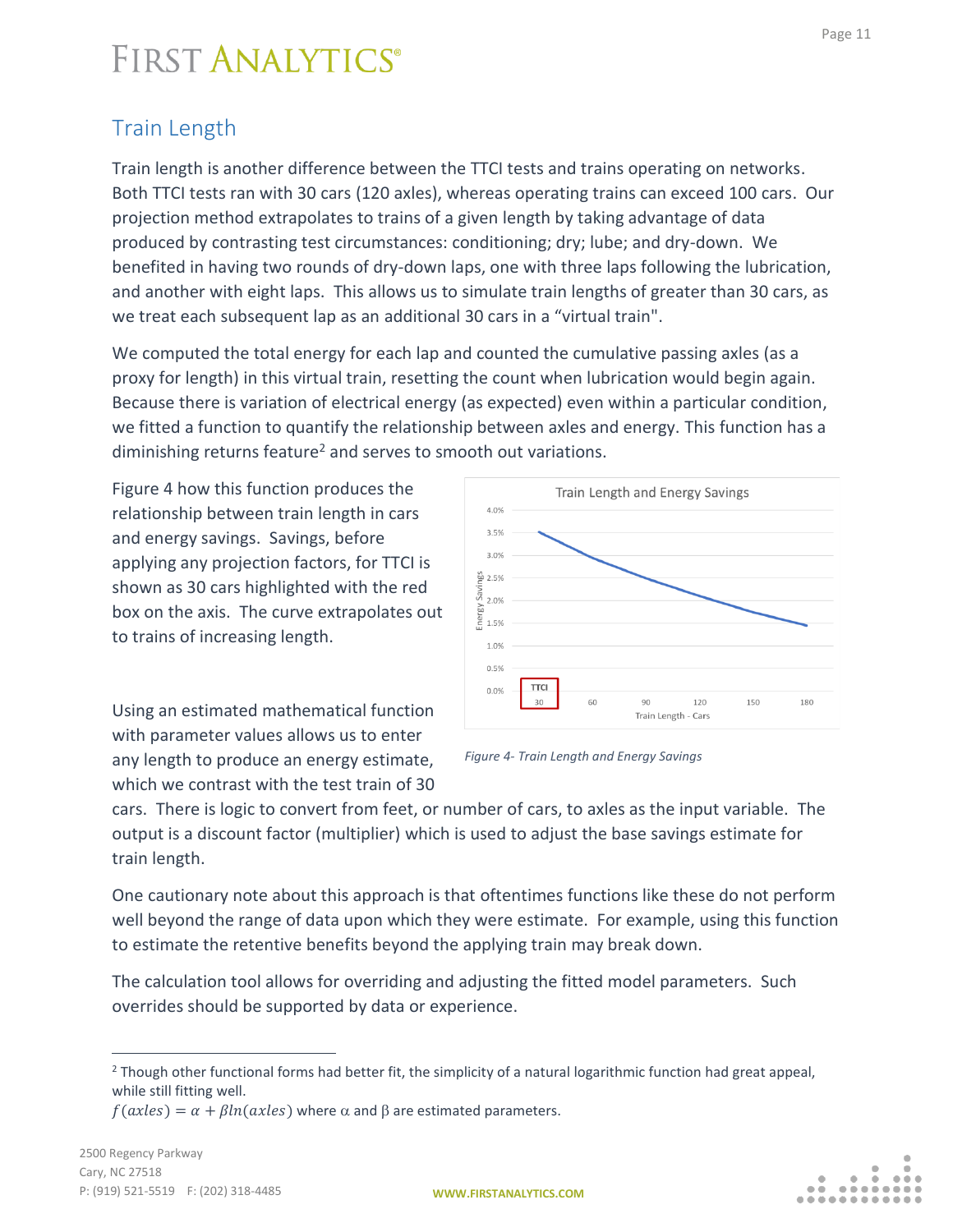#### <span id="page-12-0"></span>Applicator and Stick Installation

At TTCI four applicators with sticks were installed (axles three and four) in each of two locomotives for a total of eight sticks. We need to account for the fact that this may not be the same installation scheme for real trains. For an expected deployment we account for assumptions about:

- the percentage of locomotives with applicators installed;
- the percentage of applicators with sticks;
- the breakout of locomotive counts for trains.

This last point is important. One might assume that with, say, an 80% installation rate, that energy savings across all trains might be discounted by that amount. But the probability of having applying sticks on any given train is higher, due to train consists with multiple locomotives.

We employ probability math<sup>3</sup> with a combination of a joint probability of applicator and stick installation percentages combined with the breakout percentages of the locomotive counts (this is a probability union). This produces a final probability that a particular train will have applicators with sticks, and this factor can be used to project to all train traffic.

Finally, we apply an adjustment factor to account for the possibility that a consist may not have the full eight sticks as did the TTCI runs.

<sup>3</sup>  $P(\text{utilized}) = \sum_{1}^{N} Q_L(1 - \left(1 - \left(P(\text{application}) * P(\text{stick})\right)\right)^L)$ 

Where Q = percent of trains with L locomotives P(applicator) = percent of locomotives with applicators installed P(stick) = precent of applicators with sticks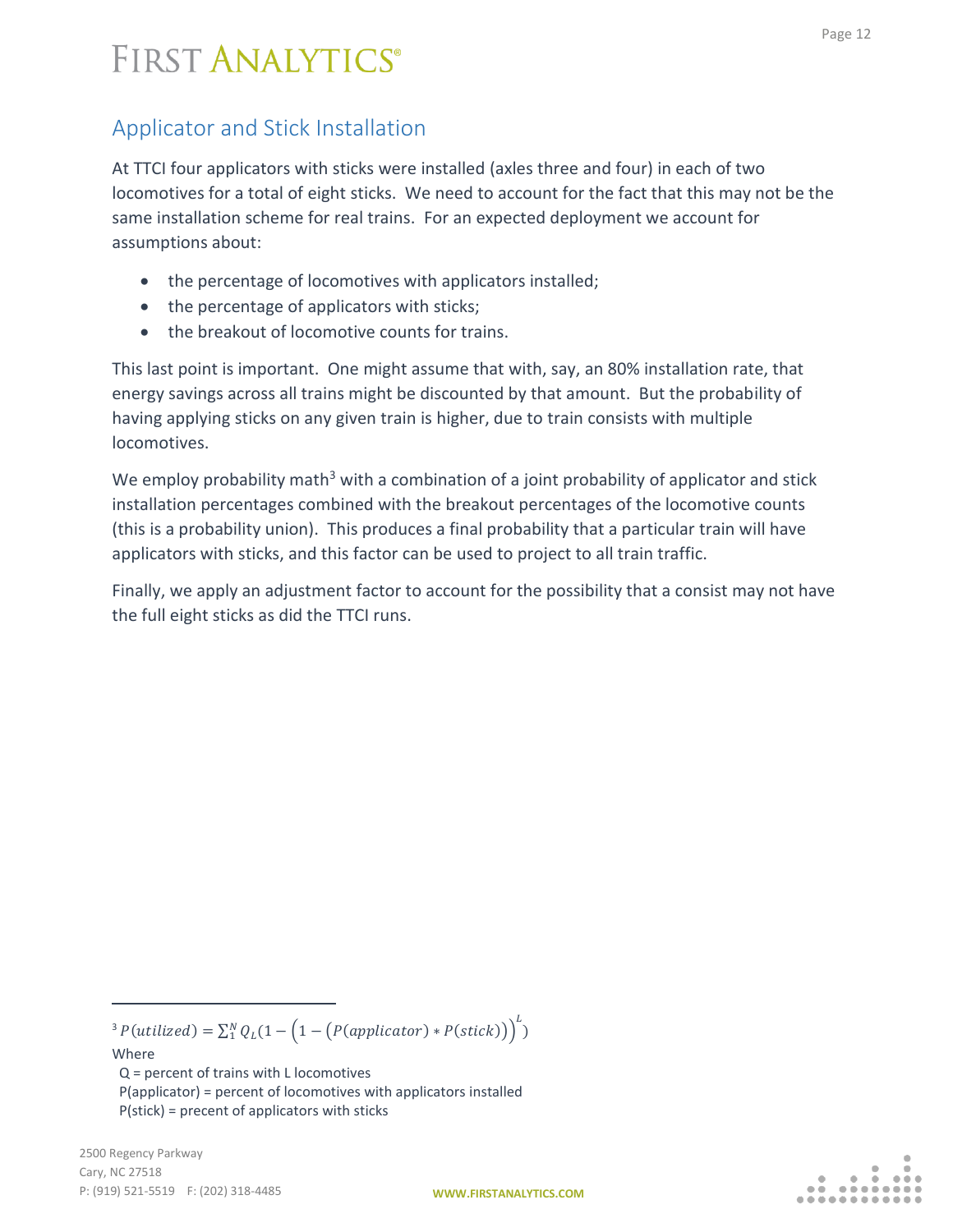#### <span id="page-13-0"></span>Velocity Benefit Calculation

As mentioned in the introduction section, we saw an ancillary velocity benefit in the highest throttle position – notch 8. Once a train gets to throttle 8, there are still benefits from NatureBlend<sup>TM</sup>. While energy usage by time is a constant, the reduced friction allows for quicker acceleration and slower deceleration. Since trains in T8 are often below track speed, this allows for increased overall velocity, as well as a corresponding energy savings. If a train is traveling one percent faster in a given notch, it is saving one percent in fuel because of reduced transit time.

We isolated data from sections of track that were mostly straight and where the locomotives were operating in notch 8. This can be seen in figure 5.

We calculated the velocity difference between the base and lube conditions to be about 1.2%. That is, at the maximum throttle position, the same amount of energy is expended for base and for lube, but the lube condition results in a slight increase in velocity.



*Figure 5- Velocity Difference at Throttle Position 8*

Of course, no trip runs at 100% in at the highest throttle position, so we have the percent of time operating in T8 as an input to the calculator. Furthermore, any velocity improvement is diminished if the train gets to a certain point earlier only to spend time in idle (or use dynamic braking). Therefore, there is a deduction component to the calculator to subtract out any velocity benefits that are countered by increased idle time. This is the second component of the calculator.

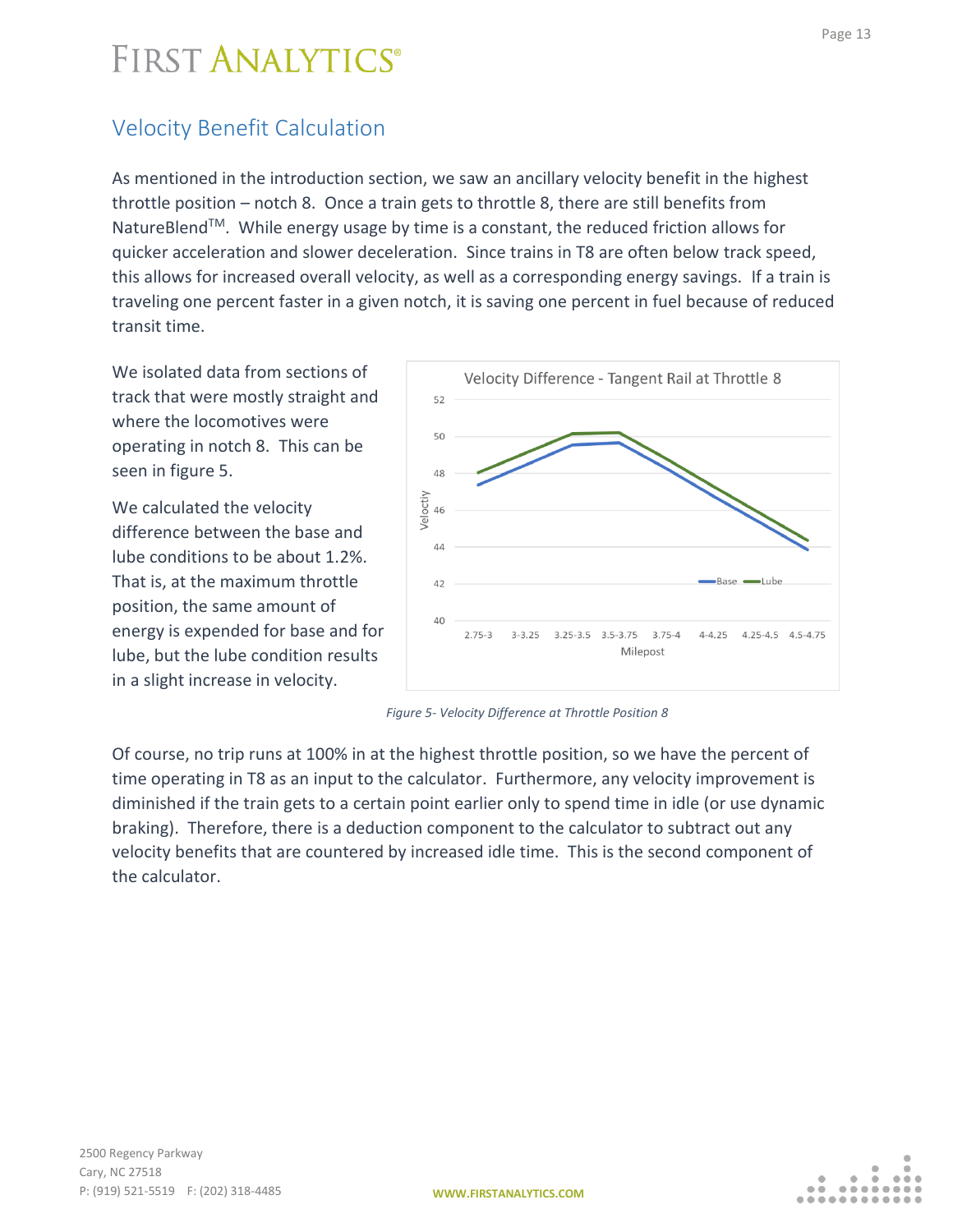# <span id="page-14-0"></span>Using the Tool

Consultants from First Analytics can work with any railroad to analyze their particular inputs and profiles with the model. Within reason, there can be a modest amount of structural customization, such as the definition of grade, how tangent discounts are applied and at what magnitudes, etc.

Judgmental considerations with respect to some of the model parameters and calculations are possible if justified. We take the approach that such modifications should be supported by data or experience.

There are limitations as to the model's capabilities. Since it is based on data, attempts to use it to produce estimates for contexts not seen in the data (either in terms of the range of values of the data, or data elements or attributes that do not exist), typically are not reliable, or even possible.